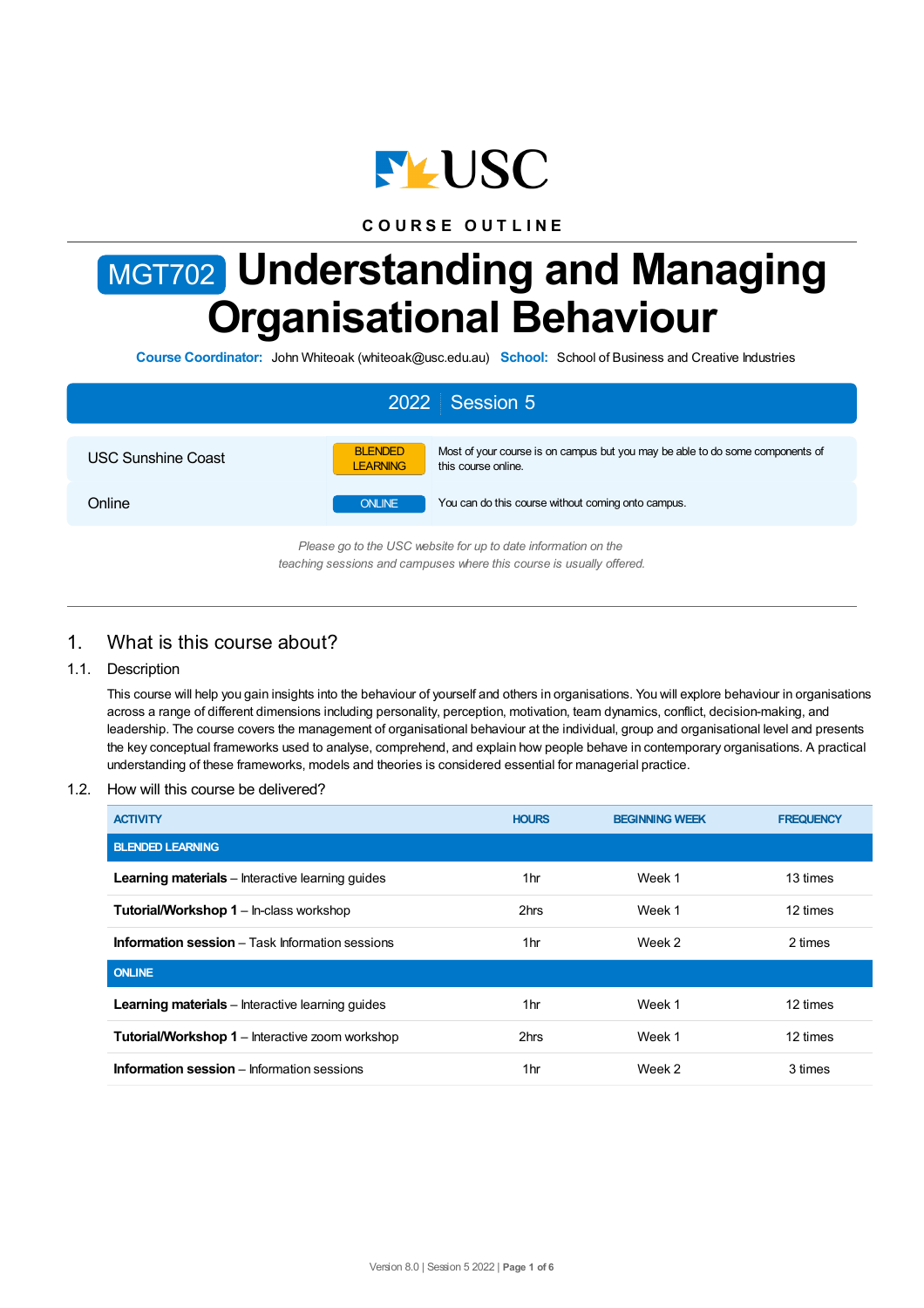#### 1.3. Course Topics

Introduction to Understanding the Behaviour of People at Work

Job Attitudes

Personality & Values

Emotions & Moods at Work

Perception & Decision Making

Introduction to Motivation

Applied Motivation

Understanding Group Behaviour

Managing Teams

Communication & Conflict

Organisational Culture, Change & Stress

## 2. What level is this course?

#### 700 Level (Specialised)

Demonstrating a specialised body of knowledge and set of skills for professional practice or further learning. Advanced application of knowledge and skills in unfamiliar contexts.

## 3. What is the unit value of this course?

12 units

## 4. How does this course contribute to my learning?

|                                                                   | <b>COURSE LEARNING OUTCOMES</b>                                                                                     | <b>GRADUATE QUALITIES MAPPING</b>                                      | <b>PROFESSIONAL STANDARD MAPPING</b>                            |  |
|-------------------------------------------------------------------|---------------------------------------------------------------------------------------------------------------------|------------------------------------------------------------------------|-----------------------------------------------------------------|--|
| On successful completion of this course, you<br>should be able to |                                                                                                                     | Completing these tasks successfully will<br>contribute to you becoming | Association to Advance Collegiate Schools of<br><b>Business</b> |  |
|                                                                   | Describe, analysis and apply the early<br>and contemporary approaches to<br>managing behaviour in organisations.    | Knowledgeable                                                          | PC2.1 - Leadership and Teamwork                                 |  |
| -2                                                                | Analyse behavioural and managerial<br>issues from multiple theoretical<br>perspectives.                             | Creative and critical thinker                                          |                                                                 |  |
| 3                                                                 | Demonstrate an appreciation of the<br>need to embrace and respect and foster<br>inclusivity in a business context.  | Ethical                                                                | PC5 - Cultural Awareness<br>PC5.1 - Diversity                   |  |
|                                                                   | Demonstrate advanced oral<br>communication skills in a business<br>context.                                         | Engaged                                                                |                                                                 |  |
| 5                                                                 | Demonstrate critical thinking to identify<br>solve complex business problems and<br>arrive at innovative solutions. | Creative and critical thinker                                          | PC3 - Creative and Critical Thinking                            |  |

## 5. Am Ieligible to enrol in this course?

Refer to the USC [Glossary](https://www.usc.edu.au/about/policies-and-procedures/glossary-of-terms-for-policy-and-procedures) of terms for definitions of "pre-requisites, co-requisites and anti-requisites".

## 5.1. Pre-requisites

Enrolled in any PGRD Program or (enrolled in Program SC410 or SC411 and 280 units completed towards this Program)

## 5.2. Co-requisites

Not applicable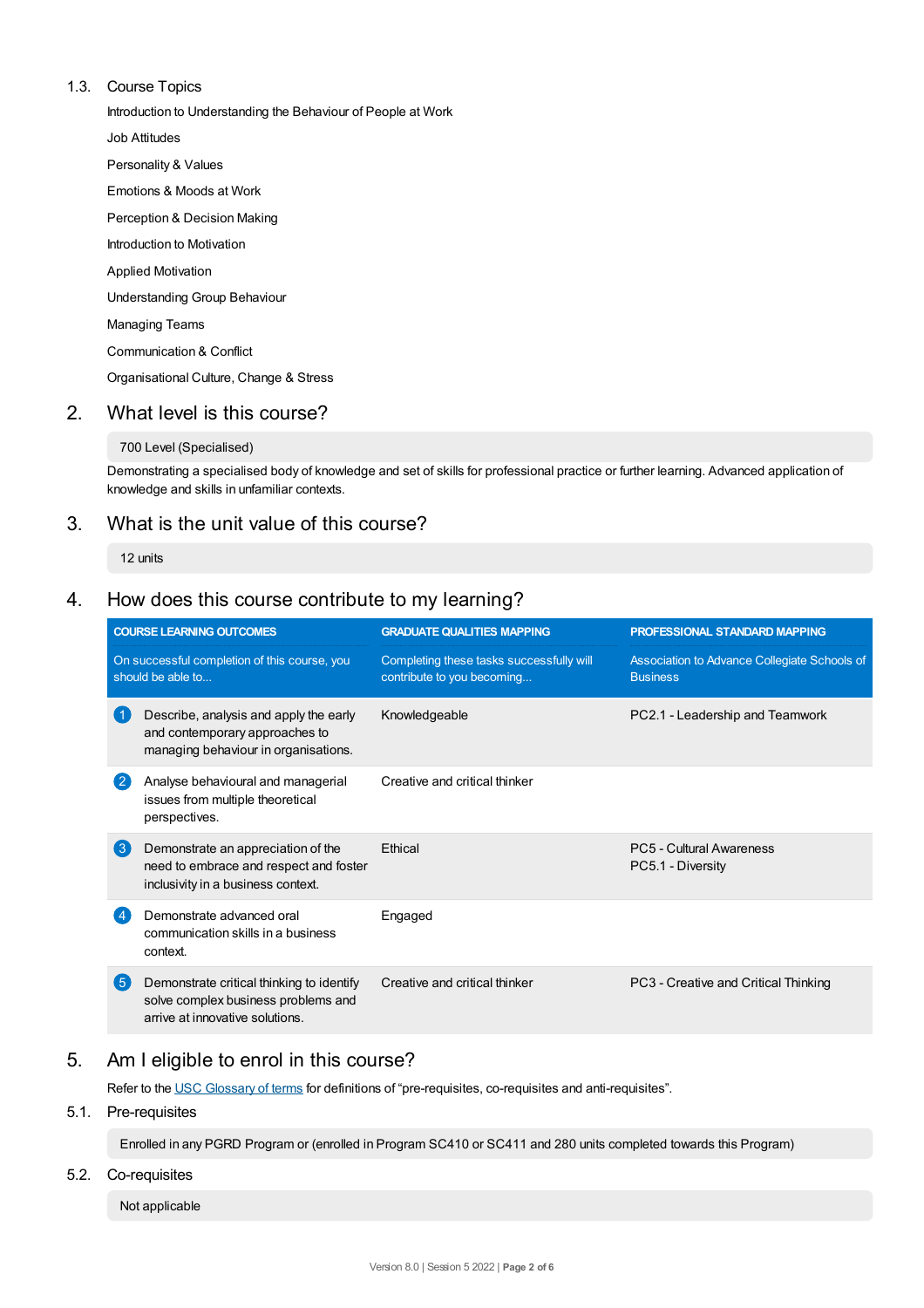#### 5.3. Anti-requisites

MBA710 and MBA725 or EMB760 and EMB775

### 5.4. Specific assumed prior knowledge and skills (where applicable)

It is recommended students complete MGT701 prior to enrolling in this subject.

# 6. How am Igoing to be assessed?

## 6.1. Grading Scale

Standard Grading (GRD)

High Distinction (HD), Distinction (DN), Credit (CR), Pass (PS), Fail (FL).

## 6.2. Details of early feedback on progress

In week 3 of the course an opportunity to receive feedback on writing for Task 1 will be provided.

#### 6.3. Assessment tasks

| <b>DELIVERY</b><br><b>MODE</b> | <b>TASK</b><br>NO. | <b>ASSESSMENT</b><br><b>PRODUCT</b> | <b>INDIVIDUAL</b><br><b>OR GROUP</b> | <b>WEIGHTING</b><br>$\frac{9}{6}$ | <b>WHAT IS THE</b><br><b>DURATION /</b><br>LENGTH? | <b>WHEN SHOULD I</b><br><b>SUBMIT?</b> | <b>WHERE SHOULD I</b><br><b>SUBMIT IT?</b>                      |
|--------------------------------|--------------------|-------------------------------------|--------------------------------------|-----------------------------------|----------------------------------------------------|----------------------------------------|-----------------------------------------------------------------|
| All                            |                    | Report                              | Individual                           | 50%                               | 2,500 words                                        | Week 4                                 | <b>Online Assignment</b><br>Submission with<br>plagiarism check |
| All                            | 2                  | Examination                         | Individual                           | 50%                               | 2-Hours                                            | Week 7                                 | <b>Online Assignment</b><br>Submission with<br>plagiarism check |

#### **All - Assessment Task 1:** Case Study Report

| <b>GOAL:</b>     | To advance your understanding of management theories, tools and practices and improve management practice. |                                                                                                                                    |                                     |  |  |
|------------------|------------------------------------------------------------------------------------------------------------|------------------------------------------------------------------------------------------------------------------------------------|-------------------------------------|--|--|
| <b>PRODUCT:</b>  | Report                                                                                                     |                                                                                                                                    |                                     |  |  |
| <b>FORMAT:</b>   | This is an individual assignment. Additional details will be provided in the Assessment area on Canvas.    |                                                                                                                                    |                                     |  |  |
| <b>CRITERIA:</b> | No.                                                                                                        |                                                                                                                                    | <b>Learning Outcome</b><br>assessed |  |  |
|                  |                                                                                                            | Analysis of behavioural and organisational issues exemplified in the case study                                                    |                                     |  |  |
|                  | 2                                                                                                          | Development of an evidenced-based argument in support of recommendations                                                           | $\boxed{5}$                         |  |  |
|                  | 3                                                                                                          | Application of appropriate conceptual frameworks/models/ theories supported by scholarly<br>references.                            | $\mathbf{C}$                        |  |  |
|                  | 4                                                                                                          | Justification of recommendations for changes that address the issues identified.                                                   | $\left(3\right)$                    |  |  |
|                  | 5                                                                                                          | Quality presentation of report including clarity of expression, professionalism of layout and<br>formatting, grammar and spelling. | (4)                                 |  |  |
|                  |                                                                                                            |                                                                                                                                    |                                     |  |  |

#### **All - Assessment Task 2:** Exam

| <b>GOAL:</b>    | To demonstrate your knowledge and understanding of organisational behaviour concepts that are associated with<br>managing people effectively.                        |
|-----------------|----------------------------------------------------------------------------------------------------------------------------------------------------------------------|
| <b>PRODUCT:</b> | Examination                                                                                                                                                          |
| <b>FORMAT:</b>  | This assessment task will comprise questions that cover all modules of the course material.<br>Additional details will be provided in the Assessment area on Canvas. |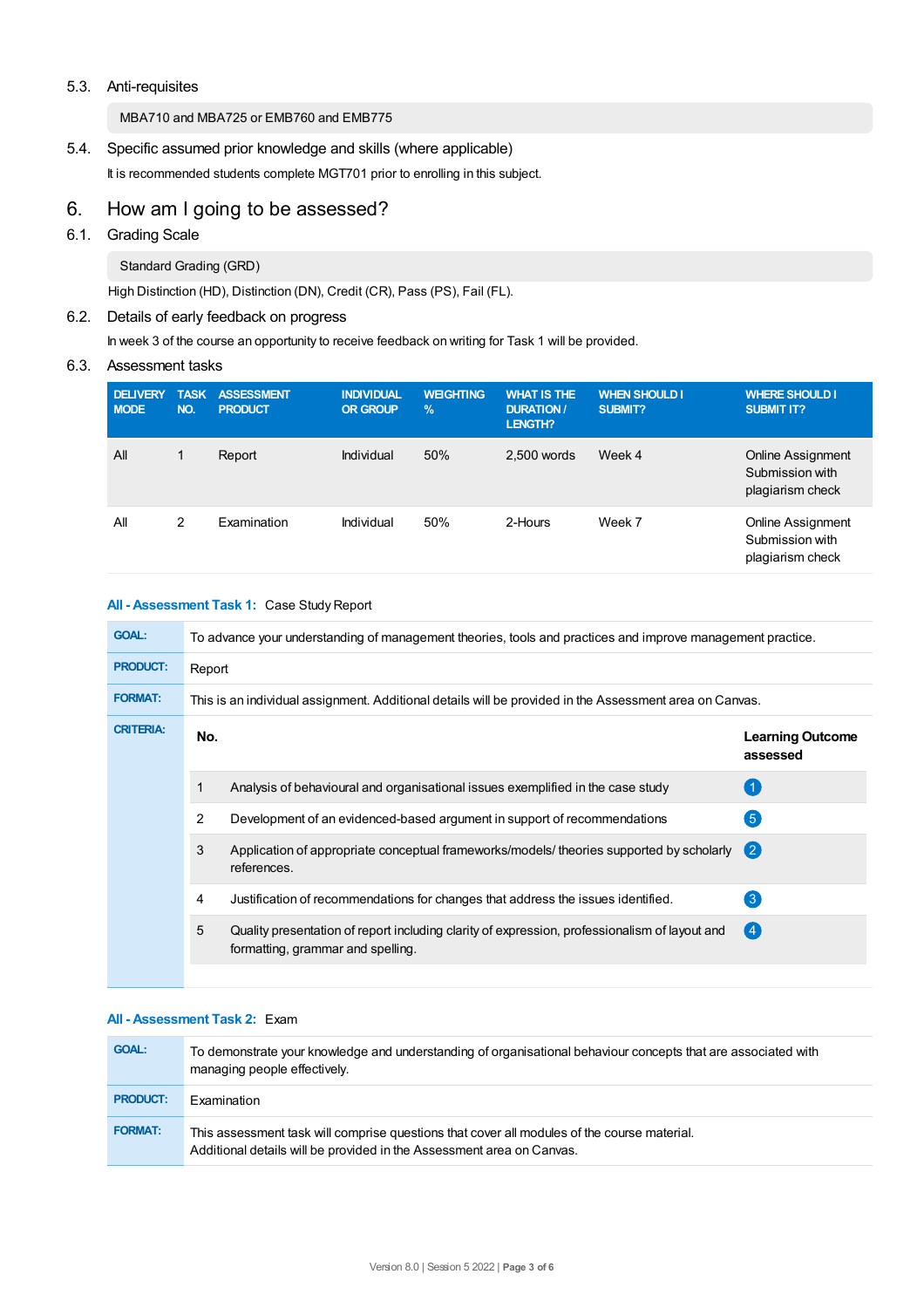| <b>CRITERIA:</b> | No. |                                                                                                              | <b>Learning Outcome</b><br>assessed |
|------------------|-----|--------------------------------------------------------------------------------------------------------------|-------------------------------------|
|                  |     | Demonstrate an understanding of current trends impacting the practice of managing<br>people in organisations |                                     |
|                  | 2   | Demonstrate an understanding of relevant theories of management and organisational<br>behaviour              |                                     |
|                  | 3   | Demonstrate knowledge of behavioural issues impacting managing people in<br>organisations effectively        | 5                                   |
|                  |     |                                                                                                              |                                     |

## 7. Directed study hours

A 12-unit course will have total of 150 learning hours which will include directed study hours (including online if required), self-directed learning and completion of assessable tasks. Directed study hours may vary by location. Student workload is calculated at 12.5 learning hours per one unit.

## 8. What resources do I need to undertake this course?

Please note: Course information, including specific information of recommended readings, learning activities, resources, weekly readings, etc. are available on the course Canvas site– Please log in as soon as possible.

#### 8.1. Prescribed text(s) or course reader

There are no required/recommended resources for this course.

#### 8.2. Specific requirements

Not applicable

## 9. How are risks managed in this course?

Health and safety risks for this course have been assessed as low. It is your responsibility to review course material, search online, discuss with lecturers and peers and understand the health and safety risks associated with your specific course of study and to familiarise yourself with the University's general health and safety principles by reviewing the online [induction](https://online.usc.edu.au/webapps/blackboard/content/listContentEditable.jsp?content_id=_632657_1&course_id=_14432_1) training for students, and following the instructions of the University staff.

## 10. What administrative information is relevant to this course?

#### 10.1. Assessment: Academic Integrity

Academic integrity is the ethical standard of university participation. It ensures that students graduate as a result of proving they are competent in their discipline. This is integral in maintaining the value of academic qualifications. Each industry has expectations and standards of the skills and knowledge within that discipline and these are reflected in assessment.

Academic integrity means that you do not engage in any activity that is considered to be academic fraud; including plagiarism, collusion or outsourcing any part of any assessment item to any other person. You are expected to be honest and ethical by completing all work yourself and indicating in your work which ideas and information were developed by you and which were taken from others. You cannot provide your assessment work to others. You are also expected to provide evidence of wide and critical reading, usually by using appropriate academic references.

In order to minimise incidents of academic fraud, this course may require that some of its assessment tasks, when submitted to Canvas, are electronically checked through Turnitin. This software allows for text comparisons to be made between your submitted assessment item and all other work to which Turnitin has access.

#### 10.2. Assessment: Additional Requirements

Your eligibility for supplementary assessment in a course is dependent of the following conditions applying:

The final mark is in the percentage range 47% to 49.4% The course is graded using the Standard Grading scale You have not failed an assessment task in the course due to academic misconduct